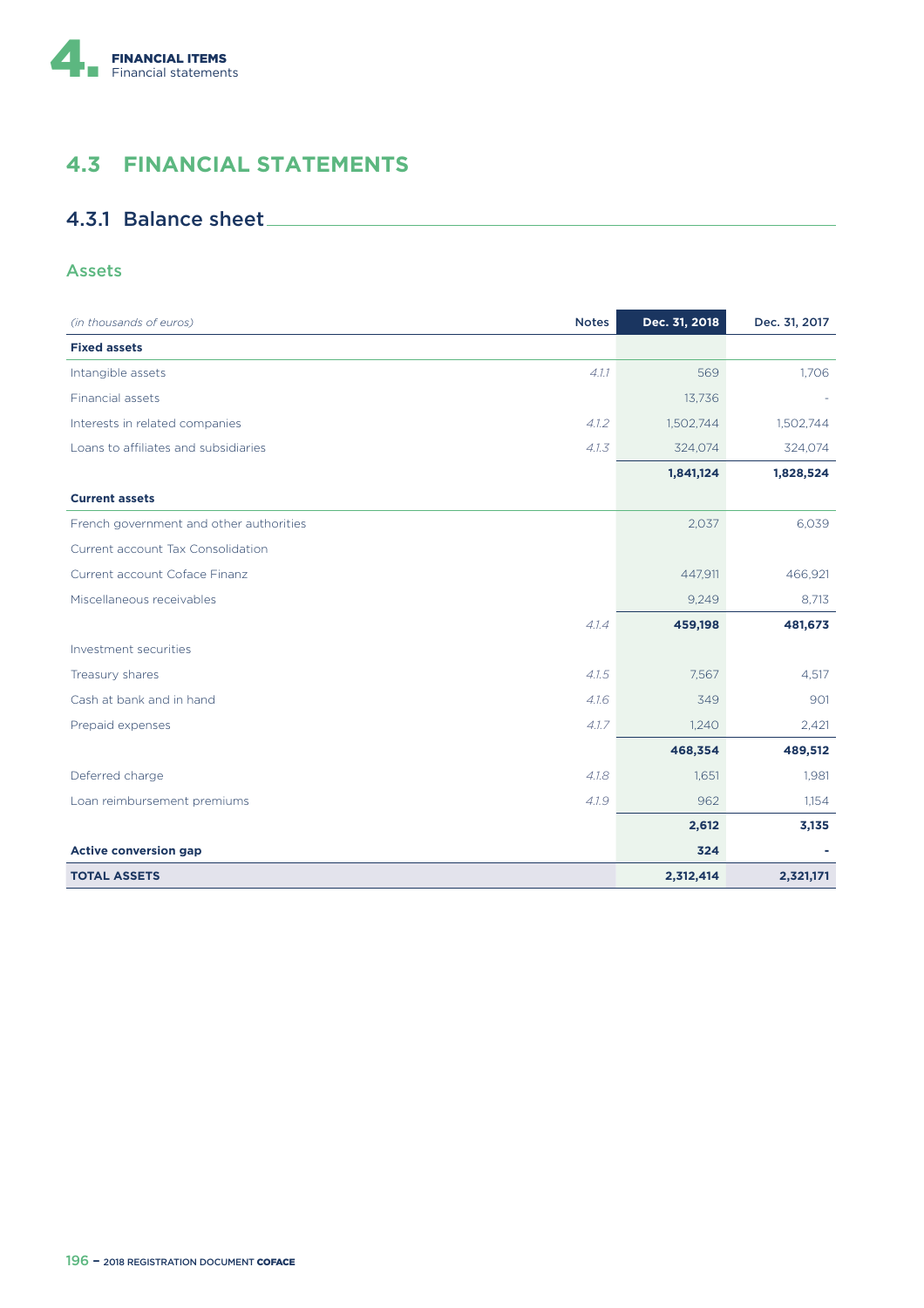

# Equity and liabilities

| <b>Notes</b><br>(in thousands of euros)       | Dec. 31, 2018 | Dec. 31, 2017 |
|-----------------------------------------------|---------------|---------------|
| <b>Equity</b>                                 |               |               |
| Capital                                       | 307,799       | 314,496       |
| Share capital premiums                        | 810,436       | 810,436       |
| Other reserves                                | 73,957        | 129,339       |
| Income for the year                           | 122,605       | 20,815        |
| $4.2.1 - 4.2.2$                               | 1,314,796     | 1,275,086     |
| <b>Provisions for liabilities and charges</b> |               |               |
| Provision for risks                           | 324           |               |
| Provision for charges                         | 5,931         | 5,931         |
| 4.2.3                                         | 6,255         | 5,931         |
| <b>Debts</b>                                  |               |               |
| Bank borrowings and debts                     | 448,357       | 467,213       |
| Other bond issues                             | 391,756       | 391,756       |
| Sundry borrowings and debts                   | 147,566       | 175,559       |
| Trade notes and accounts payables             | 1,754         | 730           |
| Tax and social liabilities                    | 1,608         | 4,584         |
| Other payables                                |               | 312           |
| 4.2.4                                         | 991,041       | 1,040,155     |
| <b>Passive conversion gap</b>                 | 322           |               |
| <b>TOTAL EQUITY AND LIABILITIES</b>           | 2,312,414     | 2,321,171     |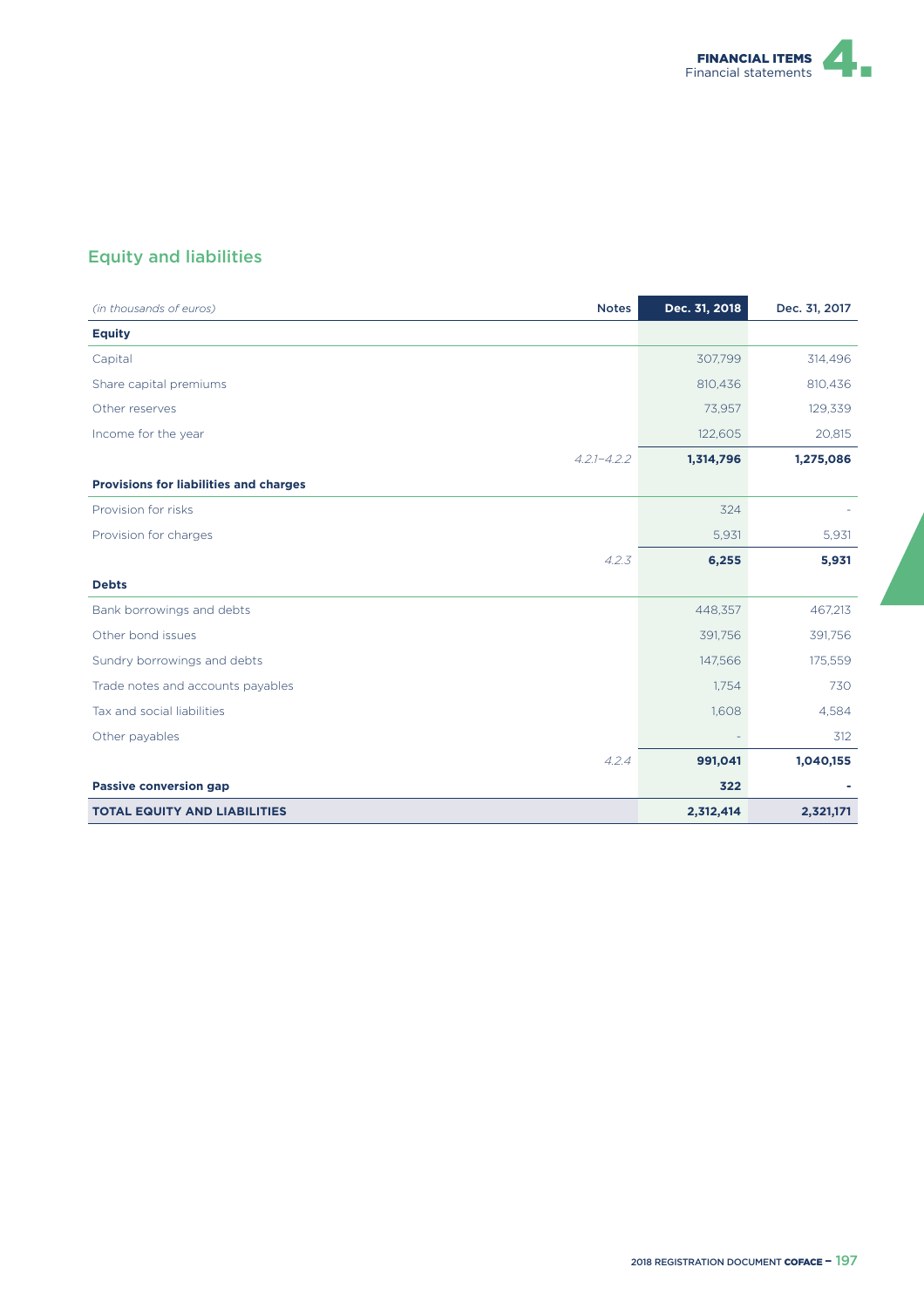

# 4.3.2 Income statement

| (in thousands of euros)<br><b>Notes</b>       | 2018          | 2017     |
|-----------------------------------------------|---------------|----------|
| <b>Operating income (I)</b>                   | 359           | 2,845    |
| Recharged expenses and other income           | 359           | 2,845    |
| Reversals of provisions and expense transfers |               |          |
| <b>Operating expenses (II)</b>                | 5,706         | 6,652    |
| Other purchases and external expenses         | 3,783         | 2,599    |
| Income tax, taxes and similar payments        | 140           | $\circ$  |
| Employee-related expenses                     | 66            | 43       |
| Other expenses                                | 250           | 2.542    |
| Depreciations and amortisations               | 1,467         | 1.467    |
| 5.1<br><b>Operating results (I - II)</b>      | (5,347)       | (3,807)  |
| <b>Financial income (III)</b>                 | 148,116       | 42,132   |
| Equity securities income                      | 133,406       | 27,688   |
| Other financial income                        | 14,710        | 14,444   |
| Income from SICAV sales                       |               |          |
| <b>Financial expenses (IV)</b>                | 21,288        | 20,020   |
| Interest and similar expenses                 | 20,771        | 19,828   |
| Depreciations and amortisations               | 517           | 192      |
| 5.2<br><b>Financial result (III - IV)</b>     | 126,828       | 22,112   |
| Non-recurring income (V)                      | 9             | 514      |
| On capital transactions                       |               | 350      |
| On management transactions                    | $\mathcal{Q}$ | 163      |
| <b>Non-recurring expenses (VI)</b><br>5.3     |               |          |
| On capital transactions                       |               |          |
| On management transactions                    |               |          |
| <b>Non-recurring income (V-VI)</b>            | $\mathbf{9}$  | 514      |
| 5.4<br>Income tax (income)                    | (1, 116)      | (1, 997) |
| <b>NET INCOME FOR THE YEAR</b>                | 122,605       | 20,815   |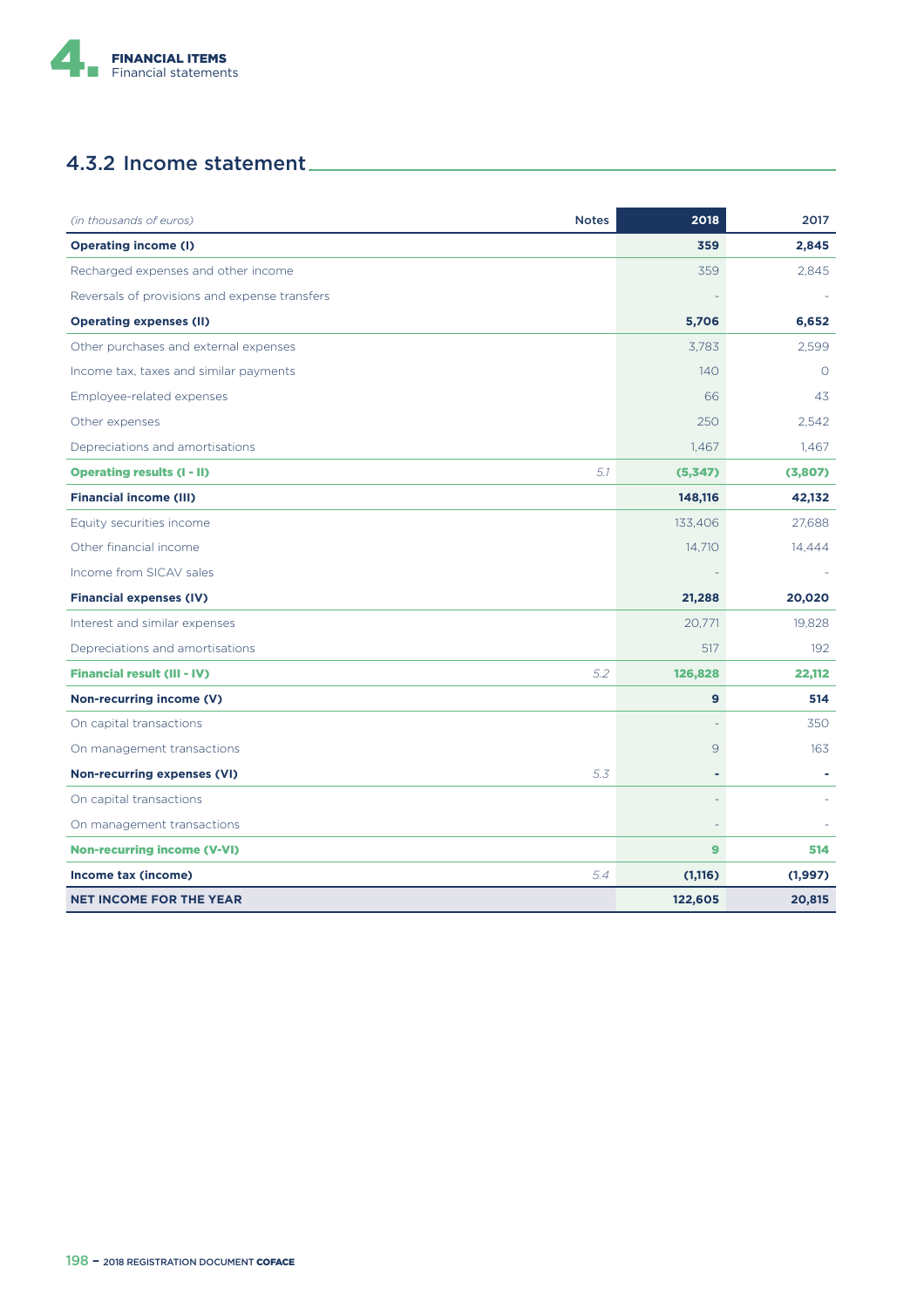# **4.4 NOTES TO THE PARENT COMPANY FINANCIAL STATEMENTS**

| NOTE 1. | Significant events                                                 | 200 |
|---------|--------------------------------------------------------------------|-----|
| NOTE 2. | Accounting principles, rules and policies                          | 200 |
| NOTE 3. | Other disclosures                                                  | 201 |
|         | <b>NOTE 4.</b> Analyses on the main balance sheet items (in euros) | 202 |
|         | <b>NOTE 5.</b> Analyses of main balance sheet items (in euros)     | 206 |
| NOTE 6. | Information regarding related companies                            | 209 |
| NOTE 7. | Subsidiaries and Interests                                         | 210 |
|         |                                                                    |     |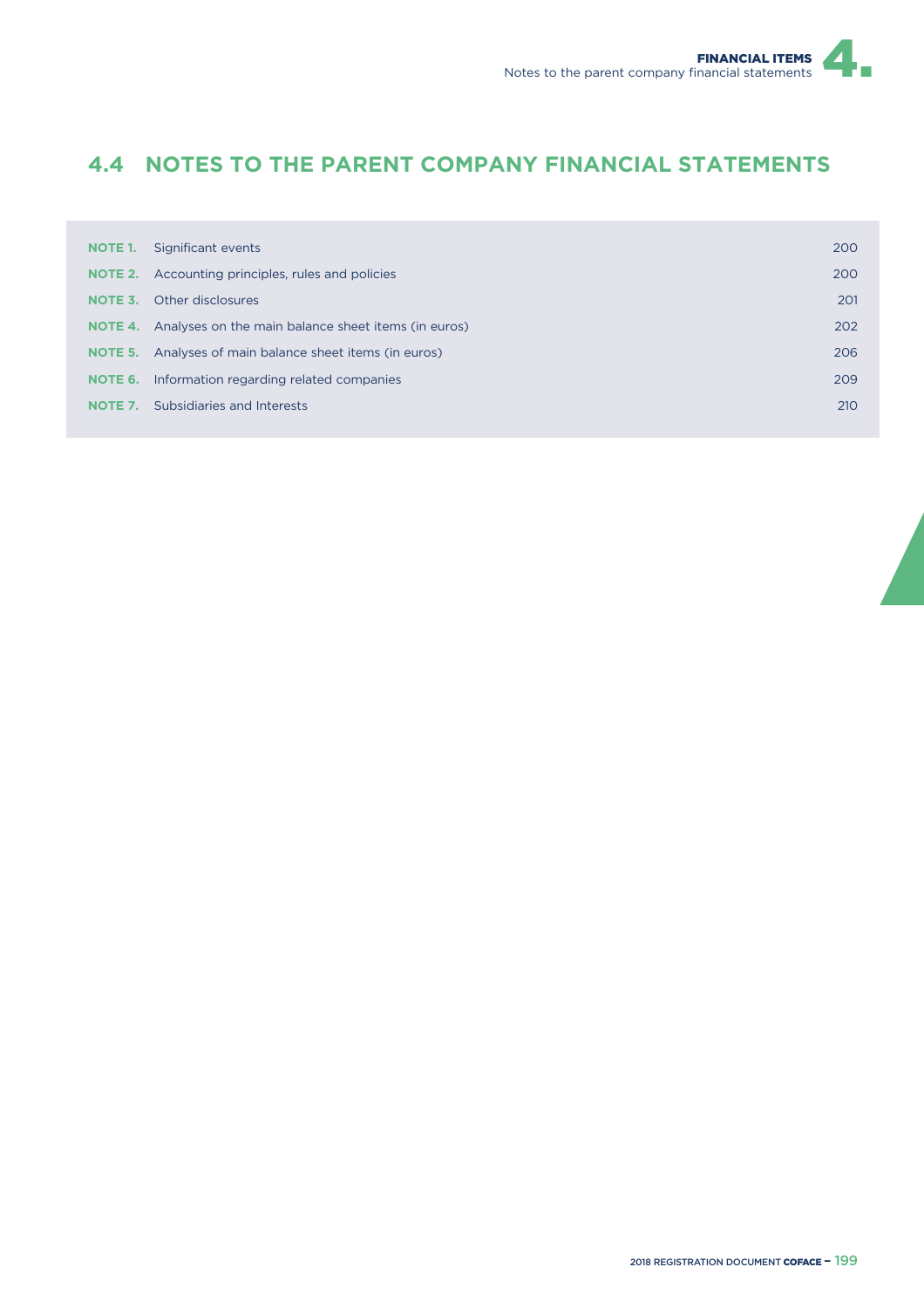

# **NOTE 1. SIGNIFICANT EVENTS**

### Changes in governance

#### Appointments to the Board of Directors of Coface

During its meeting on June 15, 2018, the Board of Directors of COFACE SA co-opted Francois Riahi, Chief Executive Officer of Natixis, as a Board member and then elected him Chairman of the Board of Directors. He replaces Laurent Mignon who leaves the Board of Directors of COFACE SA to devote himself to his new responsibilities within the BPCE group.

## Implementation of two share buy-back programmes

In line with the second pillar of Fit to Win which aims to improve the capital efficiency of its business model, in 2018 Coface implemented two share buyback programmes for a total amount of €45 million. The description of these programmes is as follows:

◆ a first programme of €30 million, performed between February 15 and October 15, resulted of the purchase of 3,348,971 shares. The Board of Directors, in its meeting of October 24, 2018,

Events since the close of the year

No significant events have arisen since the close of the year.

decided to cancel these shares; and correlatively, to reduce the share capital of the Company;

 $\triangle$  a second programme for a targeted amount of  $\epsilon$ 15 million was launched on October 25, 2018 and runs until February 10, 2019. As of December 31, 2018, Coface has purchased 1,708,735 shares for an amount of €13,736,490.72.

# **NOTE 2. ACCOUNTING PRINCIPLES, RULES AND POLICIES**

### Accounting principles and policies

The financial statements for the year ended have been prepared in accordance with generally accepted accounting principles and the French Chart of Accounts (Regulation ANC no. 2014-03 of the Accounting Regulation Committee, in accordance with the principles of prudence and business continuity).

### Financial assets

Equity securities are reported in the balance sheet at cost. A depreciation is recorded when the realisable value (determined according to the restated equity, income, future outlook and value in use for the Company) is less than the acquisition value.

The value in use is determined using the discounted cash flow method. Cash flow projections were derived from the three-year business plans drawn up by the Group's operating entities as part of the budget process and approved by Coface Group management.

These projections are based on the past performance of each entity and take into account assumptions relating to Coface's business line development. Coface draws up cash flow projections beyond the period covered in its business plans by extrapolating the cash flows over two additional years.

The assumptions used for growth rates, margins, cost ratios and claims ratios are based on the entity's maturity, business history, market prospects, and geographic region.

Under the discounted cash flow method, Coface applies a discount rate to insurance companies and a perpetuity growth rate to measure the value of its companies.

#### Receivables and payables

Receivables and payables are valued at their face value. They are depreciated through a provision in an effort to account for potential collection difficulties.

#### Investment securities

Units in money-market funds (SICAV) are recorded according to the FIFO (first in, first out) method. Unrealised losses or gains resulting from an evaluation of the portfolio at the close of the financial year are reintegrated (or deducted) for calculating the tax income.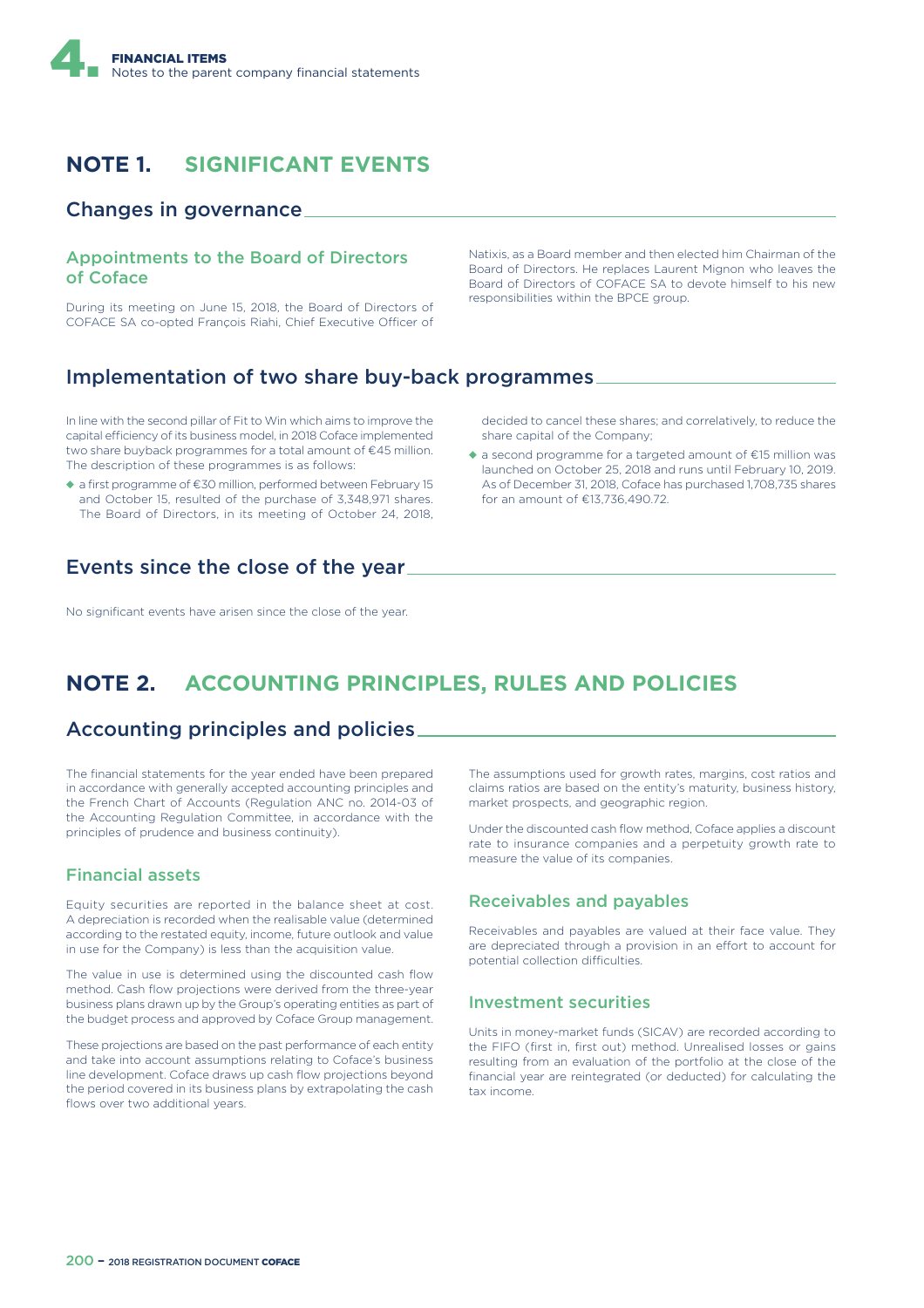#### Start-up costs

According to Article 432-1 of the French general accounting plan (PCG), the stock market listing costs incurred by the Company may be recorded as start-up costs.

These costs are amortised over five years, with the first and last year amortised *pro rata temporis* in accordance with the French general accounting plan instructions (Article 361-3).

### Consistency of methods

The financial statements for the year are comparable to those of the previous year (consistency of accounting methods and time period principle).

The balance sheet, income statement and notes are expressed in euros.

## **NOTE 3. OTHER DISCLOSURES**

#### a) Consolidating entity

COFACE SA has been fully consolidated since 2007 by Natixis whose head office is located at

30, avenue Pierre-Mendès-France 75013 Paris.

#### b) Tax consolidation group

On January 1, 2015, COFACE SA opted for the tax integration regime by integrating French subsidiaries held directly or indirectly at more than 95%: Compagnie française d'assurance pour le commerce extérieur, Cofinpar, Cogeri and Fimipar.

The tax consolidation agreements binding the parent company to its subsidiaries are all strictly identical and stipulate that:

- ◆ each company shall calculate its tax as if there were no tax consolidation, and the parent company alone shall be liable for the payment of corporate income tax;
- ◆ the parent company shall recognise tax savings in income and shall not reallocate them to subsidiaries unless the subsidiary leaves the Group.

The option is valid for five years starting from January 1, 2015.

#### c) Staff and managers

COFACE SA has no staff on its payroll and has no pension commitment.

#### Issuing charges

According to the French general accounting plan (Article 361-2), the costs linked to the hybrid debt issued must be in principle distributed according to the characteristics of the loan. These costs were recorded in deferred charges and amortised on a straight-line basis for the term of the loan, *i.e*. 10 years.

#### d) Off-balance sheet commitments

#### ◆ Commitments received: €700 million

This is a line of credit with Société Générale, unused as of December 31, 2018, for an amount of €700 million which replaced on July 28. 2017 the six credit lines of €600 million from Société Générale, Natixis, CACIB, BNP Paribas, HSBC and BRED.

As of January 1, 2016, COFACE SA received a share subscription commitment of up to €100 million from BNP Paribas Arbitrage, relating to the contingent capital, maturing on March 31, 2019.

#### ◆ Commitments given: €1,184 million

On March 19, 2012, COFACE SA issued a joint surety bond in favour of Coface Finanz, a company held indirectly by COFACE SA, for the sums that will be due by Coface Factoring Poland as reimbursement for the loan granted to the latter, for a maximum amount that changed from €350 million to €500 million in April 2015 (due date January 2021).

This joint surety bond has not been exercised since 2012.

In April 2015, COFACE SA issued a joint surety bond to hedge the commitments of Coface Finanz and Coface Factoring Poland for the bilateral credit lines taken out from eight banks and amounting to €684 million (€625 million as of December 31, 2016).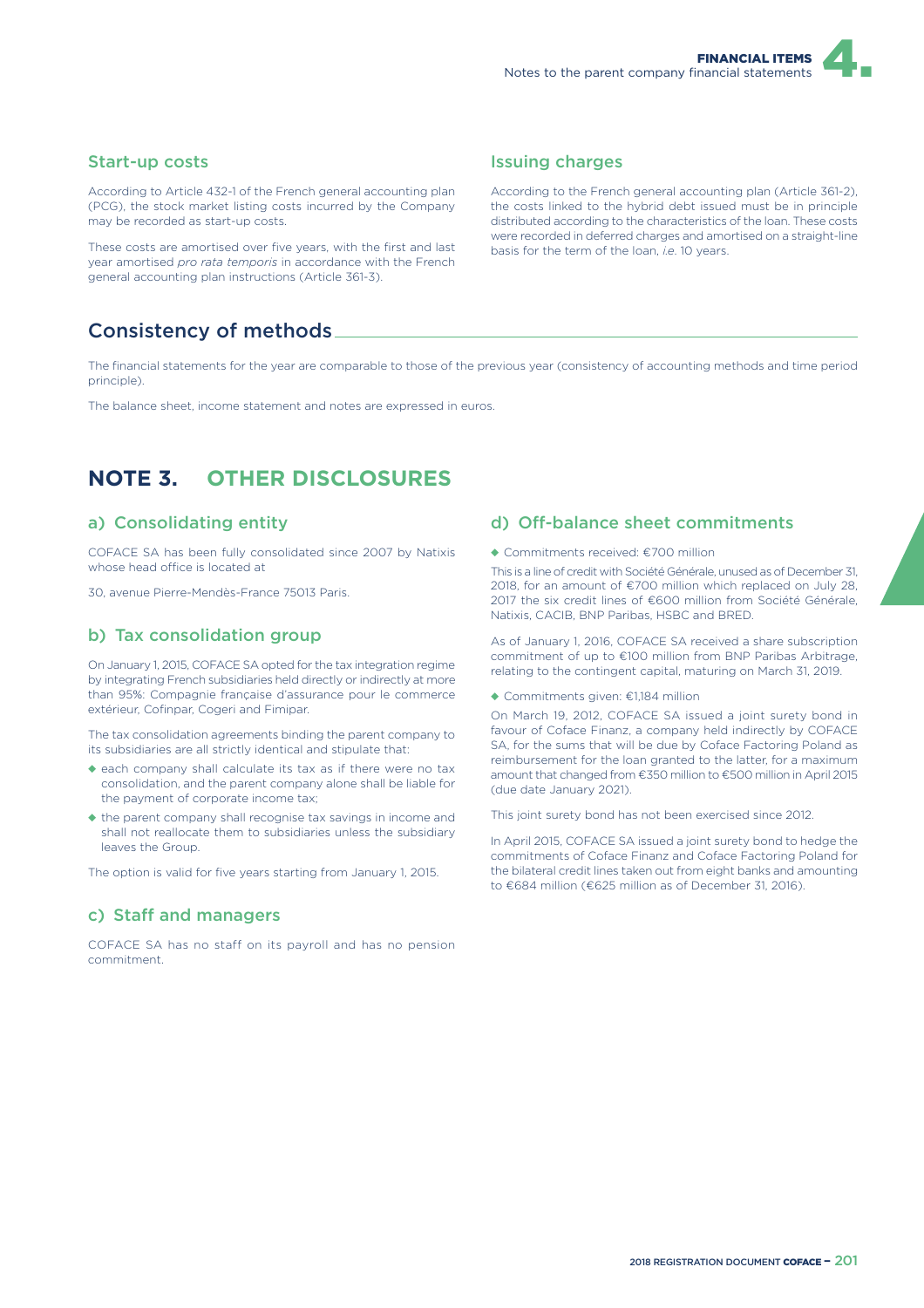# **NOTE 4. ANALYSES ON THE MAIN BALANCE SHEET ITEMS (IN EUROS)**

### 4.1 Assets

#### 4.1.1 Intangible assets

| (in thousands of euros) | <b>Gross 2018</b> | Amortisation | <b>Net 2018</b> |
|-------------------------|-------------------|--------------|-----------------|
| Set-up costs            | 5.696             | 5.128        | 569             |

Set-up costs include IPO (initial public offering) costs amortised over five years.

### 4.1.2 Interests in related companies and companies with capital ties

| <b>Related companies</b><br>(in thousands of euros)        | Dec. 31, 2017 | <b>Acquisitions</b> | <b>Disposals</b> | Dec. 31, 2018 |
|------------------------------------------------------------|---------------|---------------------|------------------|---------------|
| Compagnie française d'assurance pour le commerce extérieur | 1.337.719     |                     |                  | 1,337,719     |
| Coface Ré                                                  | 165.025       |                     |                  | 165,025       |
| <b>TOTAL</b>                                               | 1,502,744     |                     |                  | 1,502,744     |

### 4.1.3 Loans to affiliates and subsidiaries

| <b>Related companies</b><br>(in thousands of euros)        | Amount  | <b>Interests</b> | Total   |
|------------------------------------------------------------|---------|------------------|---------|
| Compagnie française d'assurance pour le commerce extérieur | 314.000 | 10.074           | 324.074 |

On March 27, 2014, COFACE SA granted a subordinated intra-group loan to Compagnie française d'assurance pour le commerce extérieur in the amount of €314 million, maturing on March 26, 2024 (10 years) and bearing annual interest at 4.125%, payable at the anniversary date each year.

### 4.1.4 Other receivables

| (in thousands of euros)                 | Dec. 31, 2018 | Up to one year | 1-5 years | Dec. 31, 2017 |
|-----------------------------------------|---------------|----------------|-----------|---------------|
| French government and other authorities | 2.037         | 2.037          |           | 6.039         |
| Current account Coface Finanz FUR       | 418.384       | 418.384        |           | 466.921       |
| Current account Coface Finanz USD       | 29,527        | 29,527         |           |               |
| Miscellaneous receivables               | 9.249         | 5.192          | 4.057     | 8.713         |
| Coface Factoring Poland                 | 207           | 207            |           | 189           |
| Natixis liquidity agreement             | 9             | 9              |           | 1.640         |
| Kepler mandate share buy-back           | 3.008         | 3.008          |           |               |
| Other receivables                       | 6.024         | 1.967          | 4.057     | 6.884         |
| <b>OTHER RECEIVABLES</b>                | 459,198       | 455.141        | 4.057     | 481,673       |

The "Other receivables" item in miscellaneous receivables primarily consists of:

◆ expenses to be recharged in connection with the award of bonus shares for €5,930,564;

◆ costs of €3,008,491 related to the Kepler mandate share buy-back.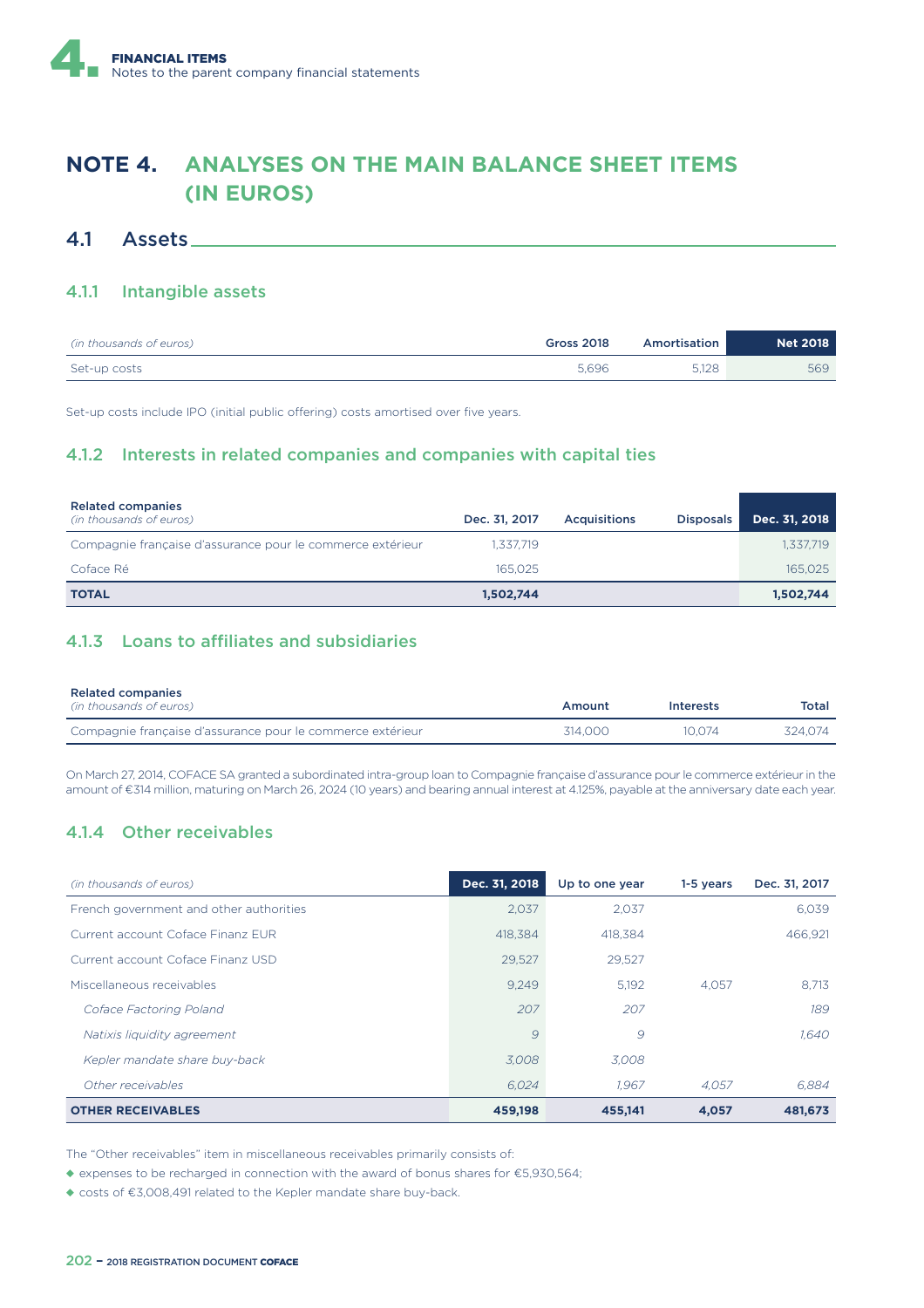### 4.1.5 Treasury shares

| Number of shares held | Dec. 31, 2017 | <b>Acquisitions</b> | <b>Disposals</b> | Dec. 31, 2018 |
|-----------------------|---------------|---------------------|------------------|---------------|
| Liquidity agreement   | 126.429       | 1.949.688           | 1.949.480        | 126,637       |
| Bonus share awards    | 384.107       | 380.761             |                  | 764.868       |
| Buy-back plan         |               | 1.708.735           |                  | 1,708,735     |
|                       | 510,536       | 4,039,184           | 1,949,480        | 2,600,240     |

#### Liquidity agreement

With effect from July 7, 2014, Coface appointed Natixis to implement a liquidity agreement for COFACE SA shares traded on Euronext Paris, in accordance with the Charter of Ethics of the French financial markets association (Association française des marchés financiers – AMAFI) dated March 8, 2011, and approved by the AMF on March 21, 2011.

The Group allocated €5 million to the liquidity account for the purposes of the agreement, which is for a period of 12 months and was renewed by tacit agreement in July 2015 and July 2016.  $(sepA)$  Note  $414$ 

The liquidity agreement is part of the share buyback programme decided by the Board of Directors' meeting of June 26, 2014. On July 2, 2018, COFACE SA announced that, following the long-term partnership that has become effective between Natixis and ODDO BHF, the liquidity agreement for its shares (ISIN code FR0010667147) originally granted to Natixis, has been transferred to ODDO BHF.

#### Bonus share award

Since its IPO in 2014, the Coface Group has granted bonus shares to certain corporate officers or employees of COFACE SA subsidiaries.

In 2018, the Board of Directors decided to allot 298,132 bonus shares. This award completes the 2016 and 2017 plans for 289,997 and 366,146 shares.

As a condition of and subject to acceptance by the General Meeting, COFACE SA will acquire the shares necessary for the allocation of these shares.

On May 16, 2018, at the General Meeting of Shareholders, the call option was once again granted to acquire, in addition to the 406,166 shares previously acquired, 358,702 new shares.

Under French standards, the acquisition of shares under a bonus share award constitutes an element of remuneration. The provision should be recognised in staff costs by crediting the line item Provisions for expenses and it should be spread out, when the presence of person in the Company is a condition upon delivery of the shares at the end of a future period that the Plan determines.

Thus, this charge will be recognised in the accounts using the acquisition price spread over the vesting period, namely three years. As COFACE SA did not acquire sufficient shares, it must also take into consideration the number of missing shares multiplied by the share price on the last day of the financial year to calculate the amount of this charge. At the end of 2018, the stock of "Provision for charges" amounted to €5,930,563.57.

At December 31, 2018, the Group's own shares held in treasury had a gross and net value of €21,303,254, broken down as follows:

- ◆ liquidity agreement: €1,142,337;
- $\blacklozenge$  bonus share award:  $\epsilon$ 6,424,426;
- ◆ buy-back plan: €13,736,491.

### 4.1.6 Cash at bank and in hand

| (en milliers d'euros) | 31/12/18 | 31/12/17 |
|-----------------------|----------|----------|
| Natixis               | 349      | 901      |

A USD account was opened with Natixis to facilitate USD transactions which have increased over the year

### 4.1.7 Prepaid expenses

| (in thousands of euros)                 | Dec. 31, 2018 | Dec. 31, 2017 |
|-----------------------------------------|---------------|---------------|
| Natixis: liquidity agreement            | 24            | 24            |
| Expenses related to the syndicated loan | 721           | 1,316         |
| Fees related to the strategy            | 391           | 1.020         |
| Moody's: issuer rating and programme    | 104           | 62            |
|                                         | 1.240         | 2,421         |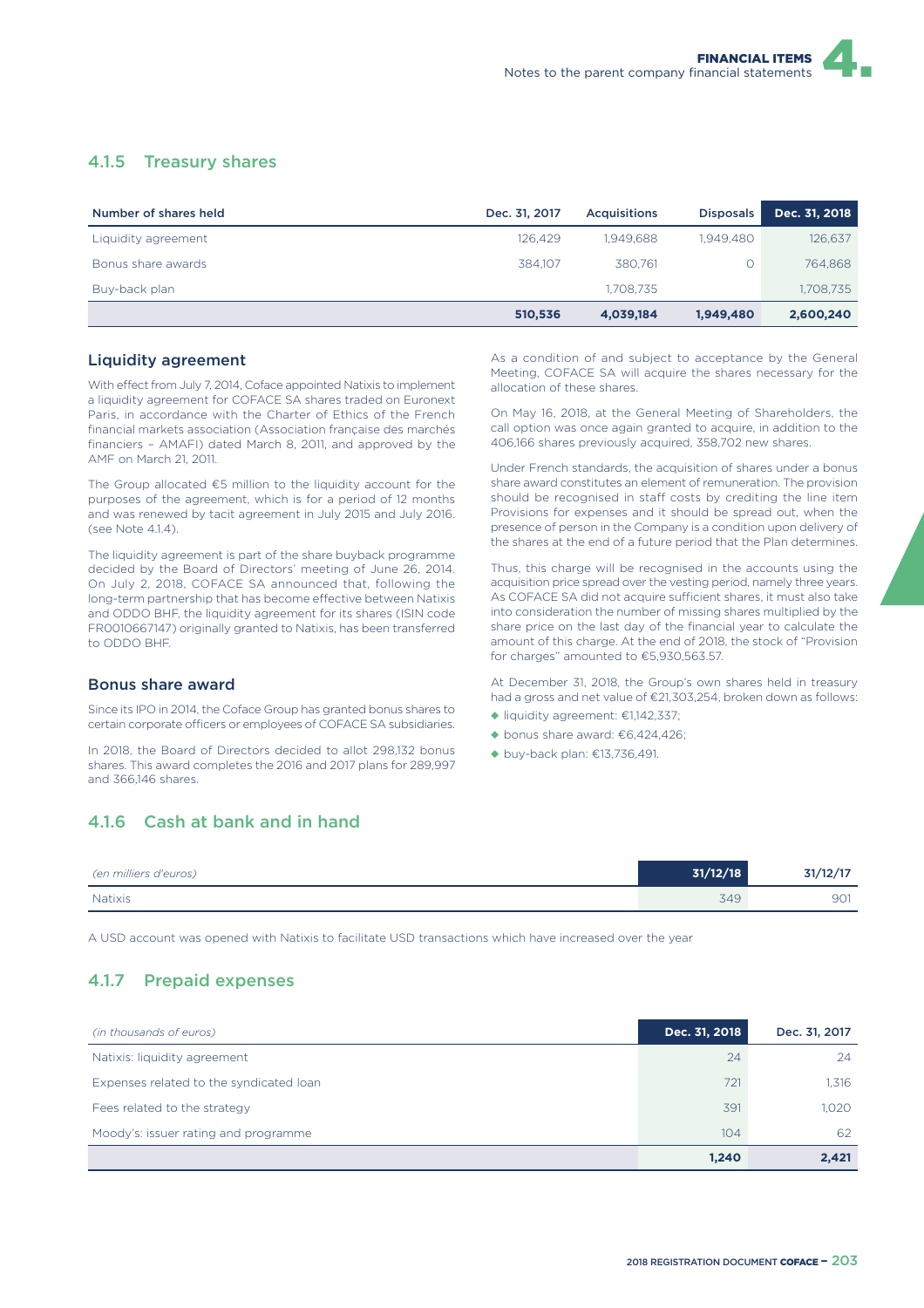

### 4.1.8 Deferred charges

| (in thousands of euros)              | <b>Gross 2018</b> | Amortisation | Net 2018 |
|--------------------------------------|-------------------|--------------|----------|
| Expenses linked to subordinated debt | 3.301             | .651         | 1.651    |

Deferred charges include costs linked to the issuance of the subordinated debt amortised over a period of 10 years.

#### 4.1.9 Loan reimbursement premiums

| (in thousands of euros)             | <b>Gross 2018</b> | Amortisation | <b>Net 2018</b> |
|-------------------------------------|-------------------|--------------|-----------------|
| Premium linked to subordinated debt | .924              | 962          | 962             |

The premium linked to the subordinated debt is amortised over 10 years.

### 4.2 Liabilities

### 4.2.1 Changes in equity

| (in euros)                       | Dec. 31, 2017 | Appropriation<br>of earnings | <b>Transactions</b><br>for the year | <b>Distribution</b> | Income<br>for the year | Dec. 31, 2018 |
|----------------------------------|---------------|------------------------------|-------------------------------------|---------------------|------------------------|---------------|
| Share capital (nominal value €2) | 314,496,464   |                              | (6,697,942)                         |                     |                        | 307,798,522   |
| Number of shares                 | 157,248,232   |                              |                                     |                     |                        | 153,899,261   |
| <b>Share premium</b>             | 810,435,517   |                              |                                     |                     |                        | 810,435,517   |
| <b>Legal reserve</b>             | 31,449,646    |                              |                                     |                     |                        | 31,449,646    |
| <b>Other reserves</b>            | 42,905,863    |                              | (23,302,055)                        |                     |                        | 19,603,808    |
| <b>Retained earnings</b>         | 54,983,310    | 20,815,235                   |                                     | (52,895,438)        |                        | 22,903,107    |
| Income for the year              | 20,815,235    | (20, 815, 235)               |                                     |                     | 122,604,984            | 122,604,984   |
| <b>TOTAL</b>                     | 1,275,086,035 | $\mathbf{o}$                 | (29,999,997)                        | (52,895,438)        | 122,604,984            | 1,314,795,585 |

#### COFACE SA's total equity amounted to €1,314,795,585.

Share premiums include share premiums, issue premiums (of which €471,744,696 are unavailable premiums) and share issue warrants for €15,725.

In accordance with the decision of the Ordinary Shareholders' Meeting of May 16, 2018, the 2017 result has been allocated as retained earnings. A dividend of €0.34 per share (excluding treasury shares) was paid on May 28, 2018 representing a total amount of €52,895,438.

The Board of Directors decided on October 24, 2018 to cancel 3,348,971 shares under the buy-back plan started on February 2018. This cancellation resulted in a €23,302,055 reduction in other reserves, corresponding to the difference between the nominal value of the shares and the average repurchase value of the shares.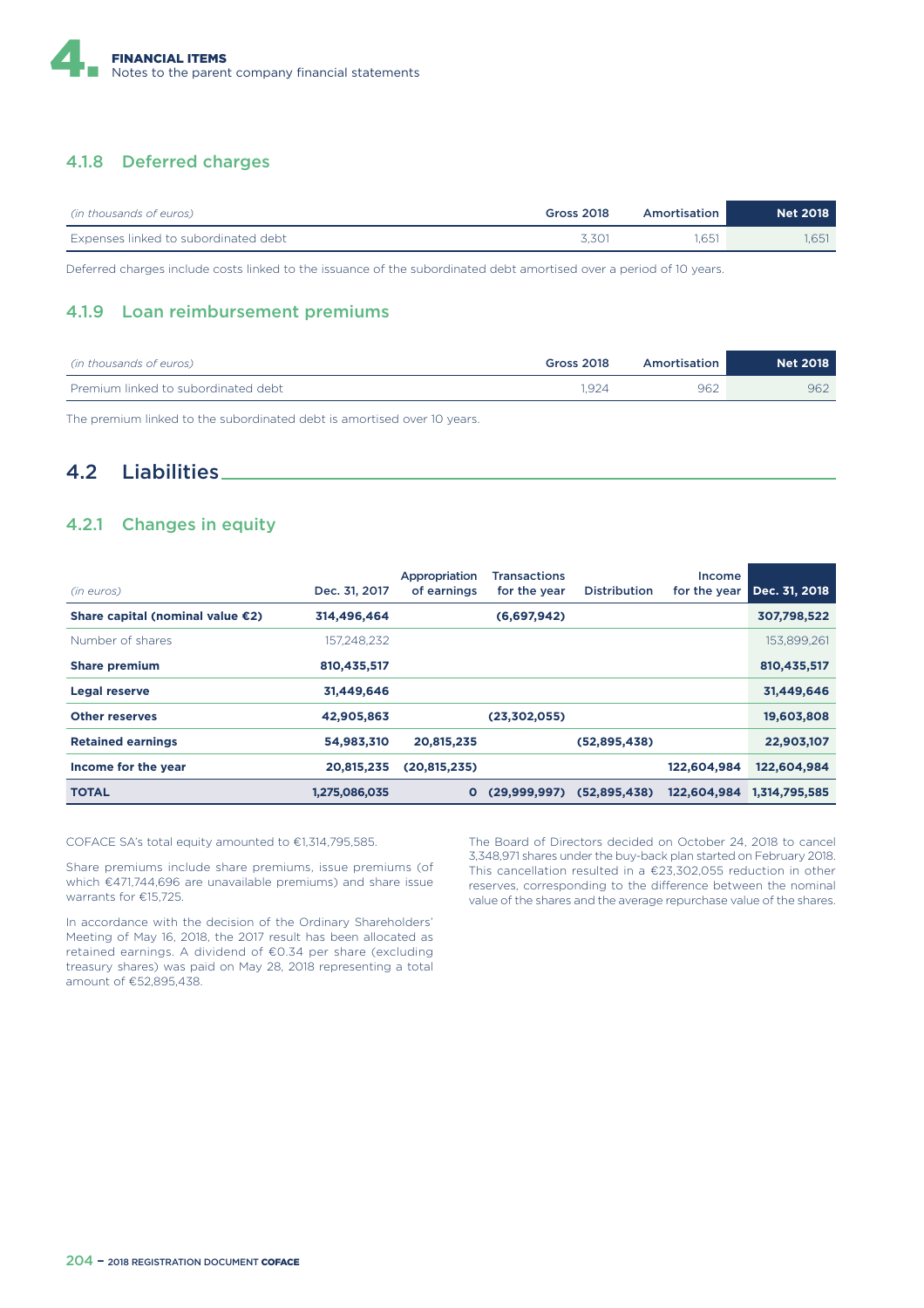### 4.2.2 Composition of capital

|                            | Dec. 31, 2018 |             | Dec. 31, 2017 |             |
|----------------------------|---------------|-------------|---------------|-------------|
| <b>Shareholders</b>        |               |             |               |             |
| Financial market and other | 55.9%         | 86,062,884  | 58.2%         | 91,507,278  |
| <b>Natixis</b>             | 42.1%         | 64,853,881  | 41.2%         | 64,853,881  |
| Group Employee funds       | 0.2%          | 382,256     | 0.2%          | 376,537     |
| Treasury shares            | 1.7%          | 2.600.240   | 0.3%          | 510,536     |
| <b>NUMBER OF SHARES</b>    |               | 153,899,261 |               | 157,248,232 |
| Nominal value (in euros)   |               | 2           |               | 2           |

### 4.2.3 Provisions for liabilities and charges

| (in thousands of euros)         | Dec. 31, 2017 | <b>Additions</b> | Reversals | Dec. 31, 2018 |
|---------------------------------|---------------|------------------|-----------|---------------|
| Provision for FX losses         |               | 324              |           | 324           |
| Provision for bonus share award | 5.931         | 782              | 782       | 5.931         |

#### 4.2.4 Debts

| (in thousands of euros)                                                          | Up to one<br>year | 1-5 years    | <b>Bevond</b><br>5 years | Dec. 31, 2018 | Dec. 31, 2017 |
|----------------------------------------------------------------------------------|-------------------|--------------|--------------------------|---------------|---------------|
| <b>Bank borrowings and debts</b>                                                 | 448,357           | $\circ$      | $\circ$                  | 448,357       | 467,213       |
| Commercial paper: discounted fixed rate                                          | 448.568           | $\circ$      | $\Omega$                 | 448.568       | 467.546       |
| CP accrued interests                                                             | (210)             | 0            | O                        | (210)         | (333)         |
| <b>Other bond issues</b>                                                         | 11,756            | $\circ$      | 380,000                  | 391, 756      | 391,756       |
| Subordinated bonds                                                               | $\circ$           | $\circ$      | 380,000                  | 380,000       | 380,000       |
| Accrued interests                                                                | 11,756            | O            | $\circ$                  | 11,756        | 11.756        |
| <b>Sundry borrowings and debts</b>                                               | (2, 434)          | $\circ$      | 150,000                  | 147,566       | 175,559       |
| Coface (Compagnie française d'assurance<br>pour le commerce extérieur) borrowing | $\Omega$          | $\circ$      | 150,000                  | 150,000       | 150,000       |
| Accrued interests on Coface borrowing                                            | 201               | O            | $\Omega$                 | 201           | 201           |
| Cash advance Coface and accrued interest                                         | (2,635)           | O            | $\circ$                  | (2,635)       | 25,358        |
| <b>Trade notes and accounts payables</b>                                         | 1,754             | $\mathbf{o}$ | $\circ$                  | 1,754         | 730           |
| <b>Tax and social liabilities</b>                                                | 1,608             | $\mathbf{o}$ | $\circ$                  | 1,608         | 4,584         |
| <b>Other debts</b>                                                               | O                 | $\mathbf{o}$ | O                        | O             | 312           |
| <b>TOTAL DEBTS</b>                                                               | 461,041           | $\mathbf{o}$ | 530,000                  | 991,041       | 1,040,155     |

After approval by Banque de France on November 6, 2012, on November 13, 2012, COFACE SA issued commercial papers for €250 million (with a maturity of one to three months). This programme, intended to refinance the factoring portfolio in Germany, was rated F1 and P2 by the Fitch and Moody's rating agencies.

In July 2017, this programme, managed by Société Générale and through the intermediary of six banks, totalled €600 million under commercial paper and €100 million under an emergency credit line through six banks. During 2018, commercial paper was issued In USD. At end 2018, the EUR and USD portions were 419 million and 29 million respectively, equivalent to EUR 448 million in total.

The amount raised was fully loaned to Coface Finanz through a cash agreement and all fees incurred were recharged.

Since February 2016, the issuance rates on commercial paper are negative.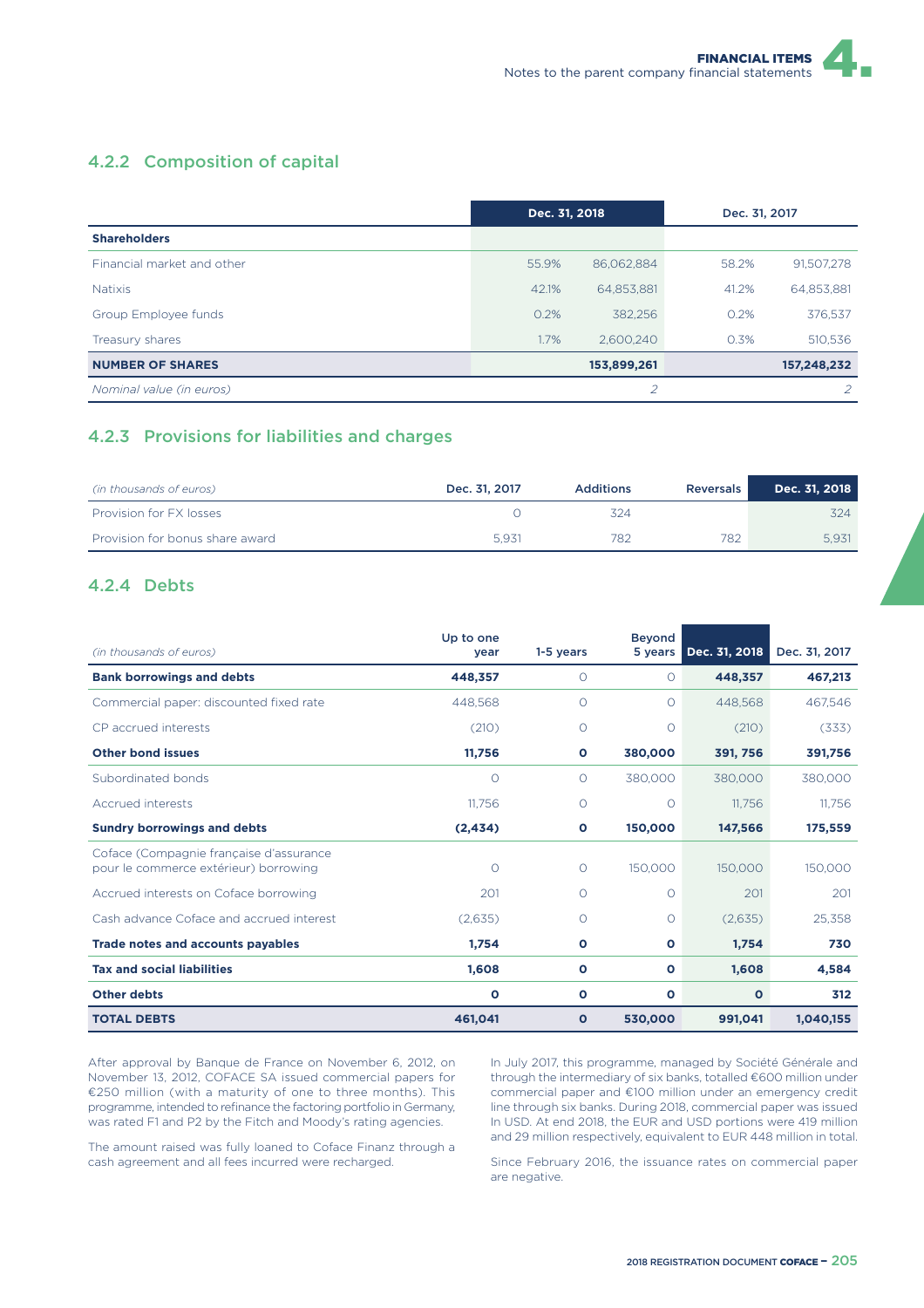On March 27, 2014, COFACE SA completed the issue of subordinated debt in the form of bonds for a nominal amount of €380 million (corresponding to 3,800 bonds with a nominal unit value of €100,000), maturing on March 27, 2024 (10 years), with an annual interest rate of 4.125%.

Moody's and Fitch reaffirmed the Group's Insurer Financial Strength Ratings (IFS) of A2 and AA- respectively (outlook "stable" in both cases), on June 8 and August 29, 2018.

In December 2014, COFACE SA borrowed €110 million at a rate of 2.30% over a period of ten years from Compagnie française d'assurance pour le commerce extérieur for the acquisition of Coface Ré, followed in June 2015 by a second tranche of €40 million for sending additional funds to Coface Ré (see Note 4.1.2).

The "Trade notes and accounts payable" item mainly consists expenses payable for Non-utilised Commission on Credit Lines for €875,000, for Statutory Auditors' fees for €661,000, and directors' fees of €250,000.

Tax and social liabilities comprise current accounts for entities under tax consolidation (Compagnie française d'assurance pour le commerce extérieur, Cogeri and Fimipar and Cofinpar).

# **NOTE 5. ANALYSES OF MAIN BALANCE SHEET ITEMS (IN EUROS)**

# 5.1 Operating income

| (in thousands of euros)                               | Dec. 31, 2018 | Dec. 31, 2017 |
|-------------------------------------------------------|---------------|---------------|
| <b>Operating income</b>                               | 359           | 2,845         |
| Commercial paper structuring costs                    | 359           | 488           |
| Other income                                          | $\Omega$      | 2.357         |
| <b>Operating expenses</b>                             | (5,706)       | (6, 652)      |
| Other purchases and external expenses                 | (3,783)       | (2,599)       |
| <b>Statutory Auditors' fees</b>                       | (987)         | (639)         |
| Other fees                                            | (861)         | (496)         |
| <b>Financial Information</b>                          | (49)          | (60)          |
| Rebilling Group payroll costs and related expenses    | $\circ$       | 155           |
| Legal advertising costs                               | (10)          | (5)           |
| Bank fees                                             | 1             | $\Omega$      |
| Fees and Commissions on services                      | (1,799)       | (1, 475)      |
| Expenses related to the issuance of subordinated debt | (2)           | (2)           |
| Reception fees                                        | $\circ$       | (11)          |
| Royalty fee                                           | (75)          | (67)          |
| Income tax, taxes and similar payments                | (140)         | $\mathbf{o}$  |
| <b>Employee-related expenses</b>                      | (66)          | (43)          |
| Social charges on directors' fees                     | (66)          | (43)          |
| <b>Other expenses</b>                                 | (250)         | (2, 542)      |
| Directors' fees                                       | (250)         | (217)         |
| Expenses linked to the bonus share award              | $\Omega$      | (2,325)       |
| <b>Depreciations and amortisations</b>                | (1, 467)      | (1, 467)      |
| Amortisation of set-up costs                          | (1,137)       | (1,137)       |
| Amortisation of costs linked to subordinated debt     | (330)         | (330)         |
| <b>OPERATING INCOME</b>                               | (5,347)       | (3,807)       |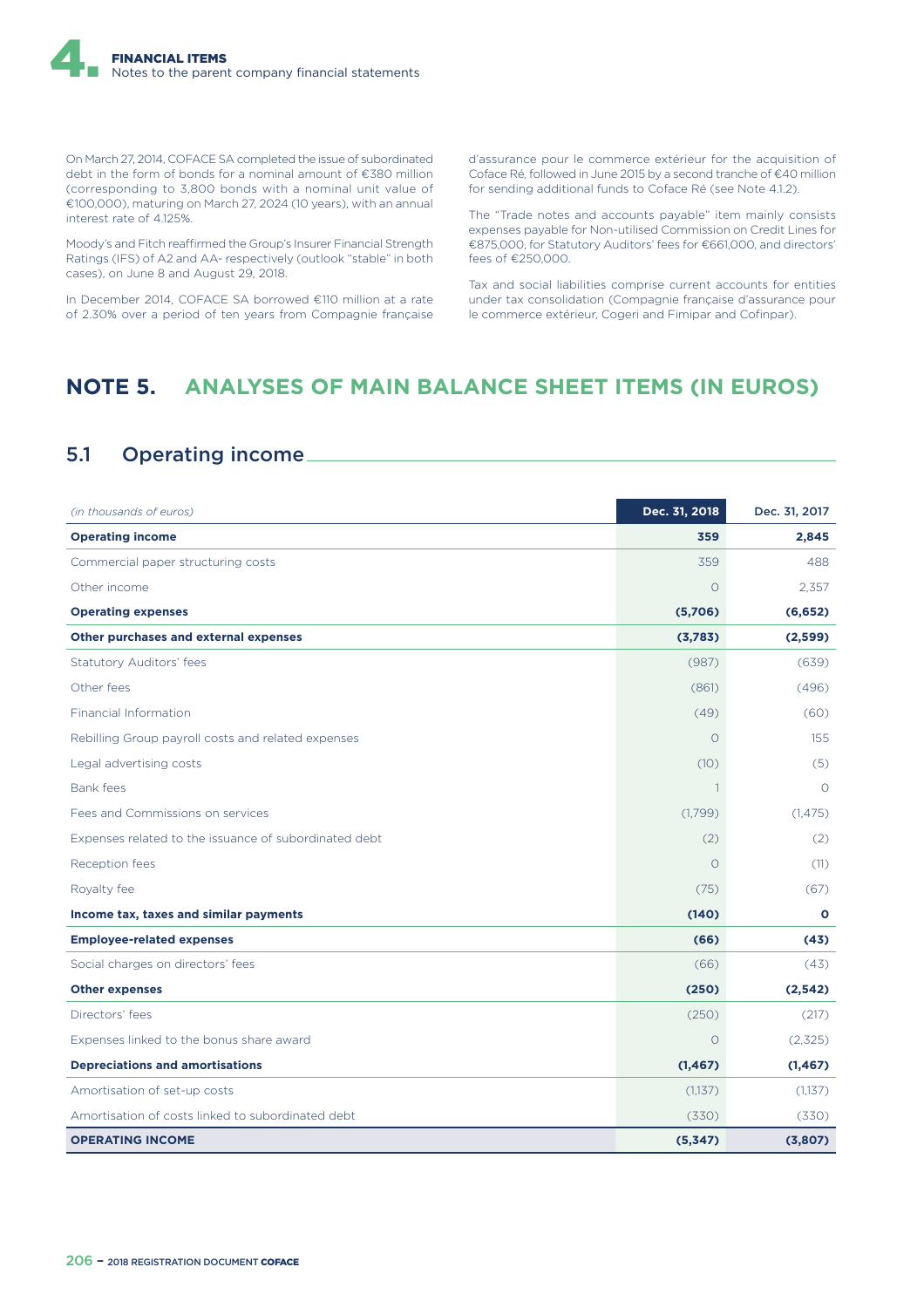The entry "Commercial paper structuring costs" corresponds to the recharging of the costs of managing this commercial paper.

The entry "Statutory Auditors' fees" of €986,900 includes €958 thousand in statutory audit fees and €29 thousand for other audits underway.

## 5.2 Financial income

*(in thousands of euros)* **Dec. 31, 2018** Dec. 31, 2017 **Financial income 148,116 42,132 Equity securities income 133,406 27,688** Dividend 133,406 27,688 **Other financial income 14,710 14,444** Interests linked to the CP programme and syndicated loan 88 (74) 89 (74) Income on guarantees 1,566 1,566 1,566 1,566 1,566 1,566 1,566 1,566 1,566 1,566 1,566 1,566 1,566 1,566 1,566 Loan interests 12,953 12,953 **Financial expenses (21,288) (20,020) Interest and similar expenses (20,771) (19,828)** Fees and commissions linked to the CP programme (869) 81 Interests on bond loan (15,675) (15,675) Interests on borrowings (3450) (3450) Interests on cash advance (15) (24) Perte de change and the change of the contract of the change of the contract of the change of the change of the change of the change of the change of the change of the change of the change of the change of the change of th Guarantees expenses (760) (760) (760) (760) (760) (760) (760) (760) (760) (760) (760) (760) (760) (760) (760) **Depreciations and amortisations (517) (192)** Reimbursement premium amortisation and the control of the control of the control of the control of the control of the control of the control of the control of the control of the control of the control of the control of the

**FINANCIAL INCOME 126,828 22,112**

Financial income primarily consists of the €133.4 million dividend received from Compagnie française d'assurance pour le commerce extérieur and €13 million in interest on the €314 million loan granted to Compagnie française d'assurance pour le commerce extérieur.

Financial expenses primarily consist of €380 million in interest on the bond loan and the €150 million loan taken out at the end of 2014 from Compagnie française d'assurance pour le commerce extérieur.

The entry "Other fees" mainly includes legal fees, services from rating agencies and fees relating to the management of commercial paper.

The entry "Fees and Commissions on services" of €1,798,909 corresponds to expenses relating to contingent equity and strategic projects.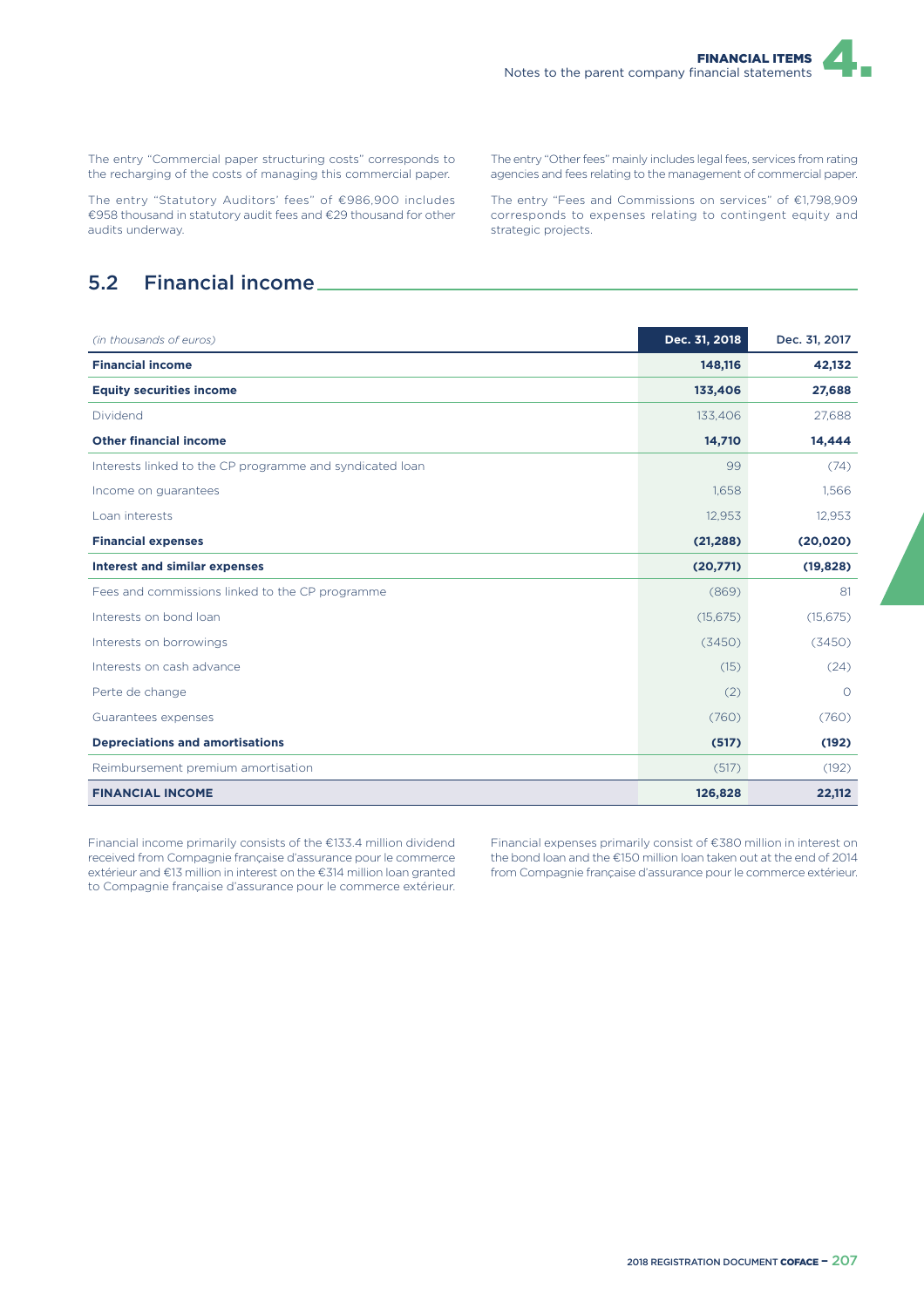

### 5.3 Non-recurring result

| (in thousands of euros)       | Dec. 31, 2018 | Dec. 31, 2017 |
|-------------------------------|---------------|---------------|
| <b>NON-RECURRING INCOME</b>   | 9             | 514           |
| Gains on treasury share sales |               | 350           |
| Default interest              | 9             | 163           |
| <b>NON-RECURRING EXPENSES</b> | $\Omega$      |               |
| Sundry                        |               |               |
|                               | 9             | 514           |

Non-recurring income consists in default interest on the reimbursement of the 3% tax on dividends paid in 2016 and 2017.

### 5.4 Income tax

| (in thousands of euros)                                                                         | Dec. 31, 2018 | Dec. 31, 2017 |
|-------------------------------------------------------------------------------------------------|---------------|---------------|
| <b>Accounting income before CT</b>                                                              | 121,489       | 18,819        |
| Deductions:                                                                                     | (133,730)     | (30,176)      |
| Dividend Compagnie française d'assurance pour le commerce extérieur (mother/daughter<br>regime) | (130, 406)    | (27,688)      |
| ◆ Bonus share awards to be rebilled                                                             | $\Omega$      | (2,325)       |
| Default interest                                                                                | $\Omega$      | (163)         |
| ◆ Unrealised capital gain Dec. 31, 2015 from units in money-market funds (SICAV)                | (324)         | $\Omega$      |
| Reintegrations:                                                                                 | 1,981         | 2.602         |
| ◆ Share of costs 1% on Group dividend                                                           | 1,334         | 277           |
| ◆ Bonus share award expenses                                                                    | $\Omega$      | 2,325         |
| ◆ Provision for exchange rate losses                                                            | 324           | $\circ$       |
| ◆ Foreign currency translation reserve (liabilities)                                            | 322           | $\Omega$      |
| <b>Taxable income</b>                                                                           | (10, 260)     | (8,756)       |
| Corporate tax (rates 33 1/3%)                                                                   | $\Omega$      | $\Omega$      |
| 3% tax on dividends paid to external (outside the tax consolidation group)                      | $\circ$       | 1,999         |
| Corporate tax before tax consolidation                                                          | $\mathbf{o}$  | 1,999         |
| Net expense from consolidated companies                                                         | 1.116         | (2)           |
| Corporate income tax (income)                                                                   | 1,116         | 1,997         |

The application of the tax consolidation agreement resulted in a consolidation gain of €1,115,937 for financial year 2018, compared to a loss of €1,894 in 2017.

COFACE SA's tax loss carry-forward prior to the tax consolidation was €2,788,100 for 2014.

## 5.5 Statutory Auditors' FEES

This information is available in the COFACE Group consolidated financial statements as of December 31, 2018, in Note 35.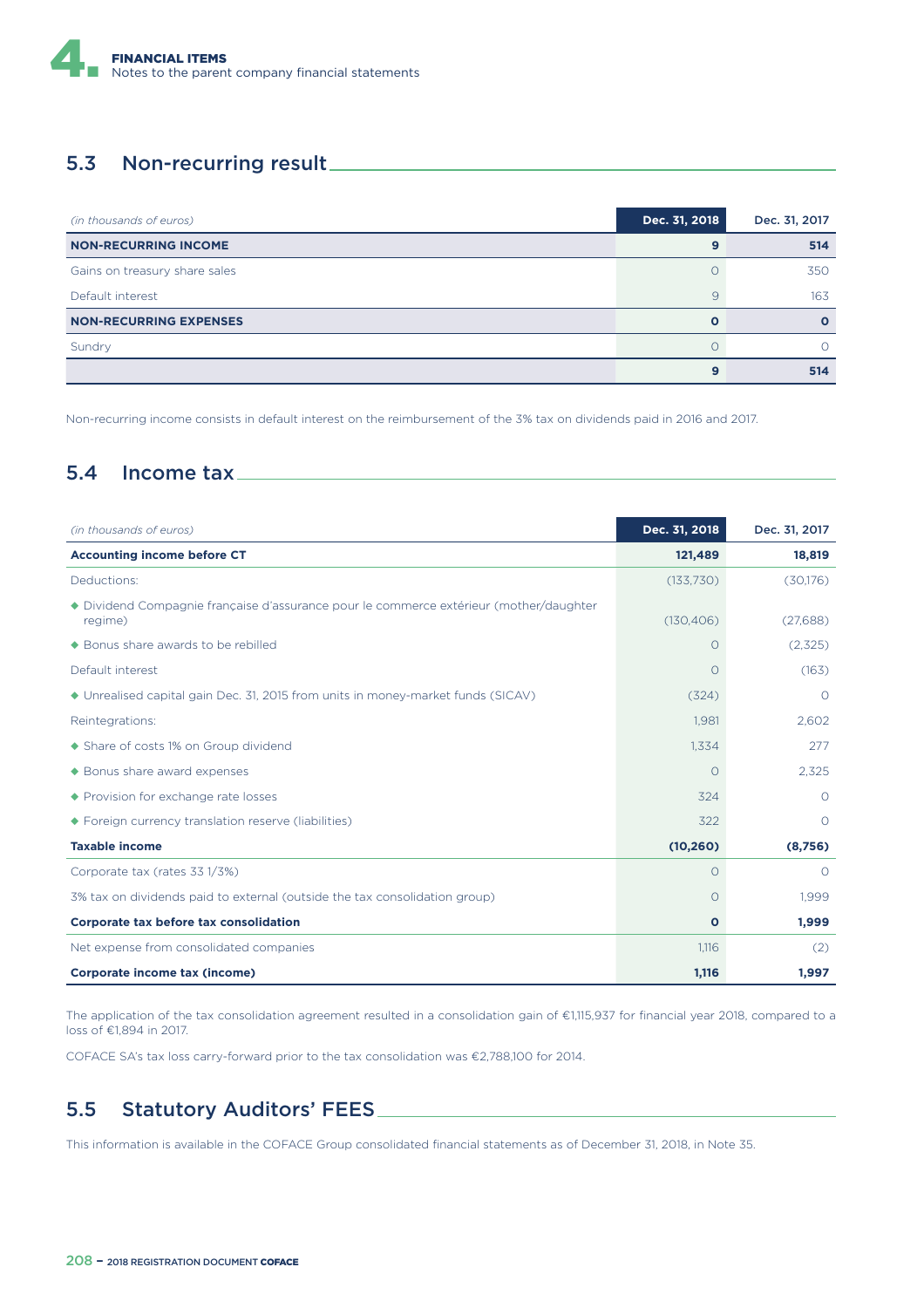# **NOTE 6. INFORMATION REGARDING RELATED COMPANIES**

The table below presents all items regarding related companies:

| (in thousands of euros)                         | Dec. 31, 2018 | Dec. 31, 2017 |
|-------------------------------------------------|---------------|---------------|
| <b>Balance Sheet - Assets</b>                   | 2,277,412     | 2,296,494     |
| Interests in related companies                  | 1,502,744     | 1,502,744     |
| Loans to affiliates and subsidiaries            | 324,074       | 324,074       |
| Current account Tax Consolidation               | 401           | $\circ$       |
| Current account Coface Finanz                   | 447,911       | 466,921       |
| Miscellaneous receivables                       | 207           | 189           |
| Cash at bank and in hand                        | 1,724         | 901           |
| Cash at bank and in hand                        | 351           | 901           |
| Prepaid expenses                                | O             | 24            |
| <b>Balance Sheet - Equity &amp; Liabilities</b> | 152,374       | 175,586       |
| Sundry borrowings and debts                     | 150,481       | 175,559       |
| Trade notes and accounts payables               | $\Omega$      | 27            |
| Other payables                                  | 1,893         | $\circ$       |
| <b>Income statement</b>                         | 142,498       | 80,334        |
| Operating income                                | $\circ$       | 520           |
| Operating expenses                              | (157)         | (38)          |
| Financial income                                | 148,475       | 42,132        |
| Financial expenses                              | (5,820)       | (4,373)       |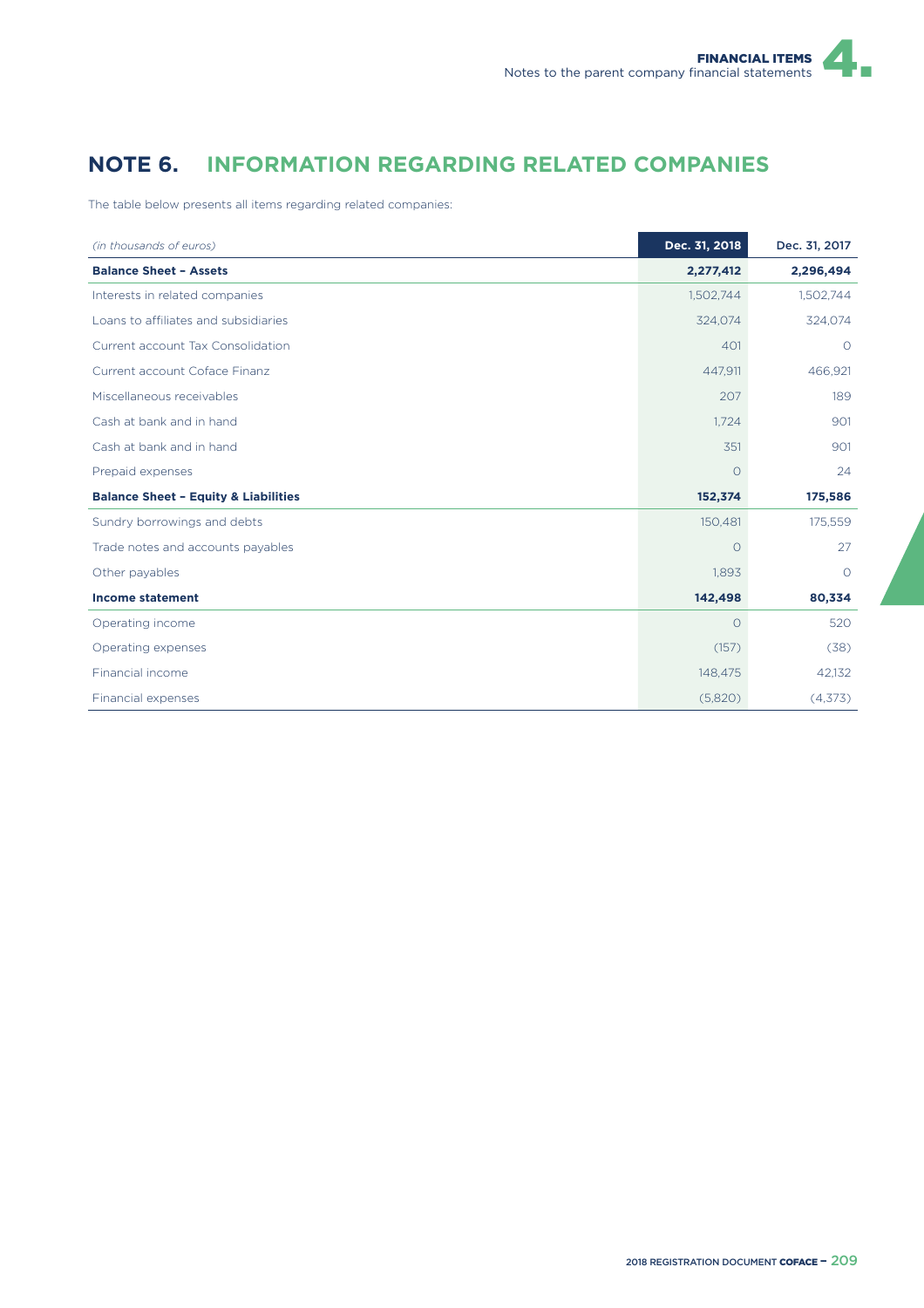# **NOTE 7. SUBSIDIARIES AND INTERESTS**

|                 |                         |                             | As of Dec. 31, 2018      |                          |                             |                                           |
|-----------------|-------------------------|-----------------------------|--------------------------|--------------------------|-----------------------------|-------------------------------------------|
|                 |                         | <b>Reserves</b>             |                          | Value of securities held |                             | <b>Outstanding loans</b>                  |
|                 | <b>Share</b><br>capital | and<br>retained<br>earnings | Share of<br>capital held | <b>Gross</b>             | <b>Net</b>                  | and advances<br>granted by the<br>Company |
| <b>Currency</b> |                         | In foreign currency         | % (reported)             | $(in \in)$               |                             |                                           |
| <b>EUR</b>      | 137,052,417             | 907,152,393                 | 99.995%                  |                          | 1,337,719,300 1,337,719,300 | 150,480,702                               |
| CHF             | 10,000,000              | 244,801,454                 | 100%                     | 165,025,157              | 165,025,157                 |                                           |

#### **Compagnie française d'assurance pour le commerce extérieur** 1, place Costes-et-Bellonte 92270 Bois-Colombes **Coface Ré SA**

Rue Bellefontaine 18 1003 Lausanne – SWITZERLAND

|                                                                                                                               | <b>Year 2018</b> |                             |                                                              |                                       |  |
|-------------------------------------------------------------------------------------------------------------------------------|------------------|-----------------------------|--------------------------------------------------------------|---------------------------------------|--|
|                                                                                                                               | <b>Turnover</b>  | <b>Net earnings or loss</b> | <b>Dividends received</b><br>or recognised<br>by the Company | <b>Exchange rate</b><br>Dec. 31, 2018 |  |
|                                                                                                                               |                  | $(in \in)$                  |                                                              |                                       |  |
| <b>Compagnie française</b><br>d'assurance pour le<br>commerce extérieur<br>1, place Costes-et-Bellonte<br>92270 Bois-Colombes | 1,078,261,625    | 62,776,981                  | 133,405,987                                                  |                                       |  |
| Coface Ré SA<br>Rue Bellefontaine 18<br>1003 Lausanne -<br>SWITZERLAND                                                        | 524,991,570      | 31,918,125                  |                                                              | 1.1269                                |  |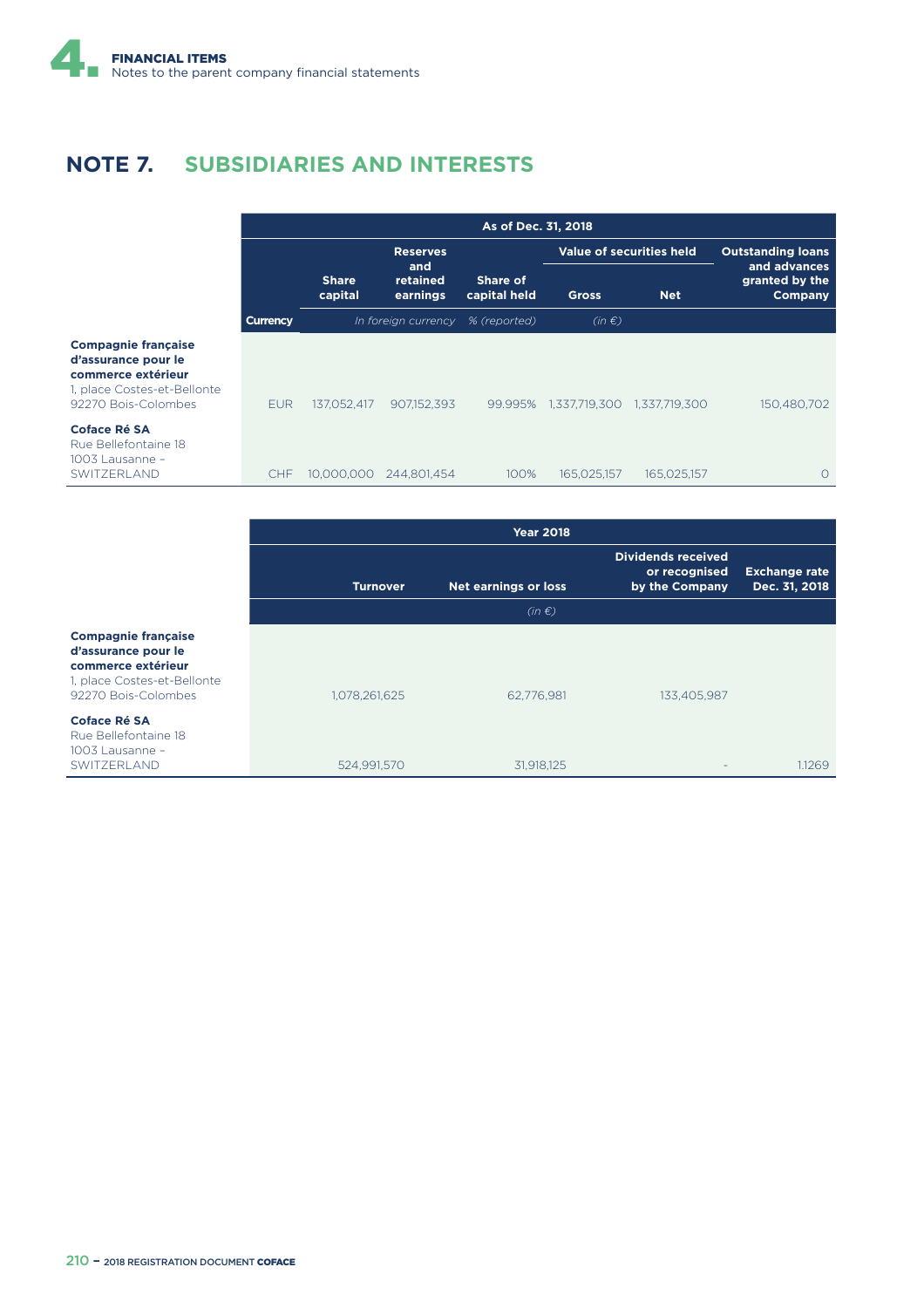# **4.5 FIVE-YEAR SUMMARY OF COMPANY RESULTS**

| Details (in euros)                                                           | 2014        | 2015           | 2016           | 2017           | 2018            |
|------------------------------------------------------------------------------|-------------|----------------|----------------|----------------|-----------------|
| <b>I - Year-end Capital</b>                                                  |             |                |                |                |                 |
| a) Share capital                                                             | 786,241,160 | 786,241,160    | 314,496,464    | 314,496,464    | 307,798,522     |
| b) Number of issued shares                                                   | 157,248,232 | 157,248,232    | 157,248,232    | 157,248,232    | 153,899,261     |
| c) Number of bonds convertible into shares                                   |             |                |                |                |                 |
| II - Operations and income for the year                                      |             |                |                |                |                 |
| a) Revenue excluding tax                                                     | 2,642,322   | 992,028        | 2,269,291      | 2,844,892      | 358,946         |
| b) Income before tax, depreciation, amortisation<br>and provisions           | (1,677,741) | 72,977,514 (2) | 77,558,666     | 20,478,344     | 123,473,002     |
| c) Income tax                                                                |             | (1,730,821)    | 517,871 (3)    | (1,996,620)    | (1,115,937)     |
| d) Income after tax, depreciation, amortisation<br>and provisions            | (2,779,036) | 73,048,606     | 75,381,066     | 20,815,235     | 122,604,984     |
| e) Distributed profits                                                       | (1)         | 66,617,140 (2) | 20,397,756 (4) | 53,290,817 (5) | 122,332,846 (6) |
| of which interim dividends                                                   |             |                |                |                |                 |
| <b>III - Earnings per share</b>                                              |             |                |                |                |                 |
| a) Income after tax, but before depreciation,<br>amortisation and provisions | (0.01)      | 0.48           | 0.49           | 0.14           | 0.81            |
| b) Income after tax, depreciation, amortisation<br>and provisions            | (0.02)      | 0.46           | 0.48           | 0.13           | 0.80            |
| c) Dividend paid to each share                                               | 0.00        | 0.42           | 0.13           | 0.34           | 0.79            |
| <b>IV - Personnel</b>                                                        |             |                |                |                |                 |
| a) Average number of employees in the year                                   |             |                |                |                |                 |
| b) Payroll amount                                                            |             |                |                |                |                 |
| c) Amount of sums paid in employee benefits                                  |             |                |                |                |                 |

*(1) For 2014, an extraordinary dividend of €0.48 per share taken from the share premium, i.e., €75,460,456, (excluding treasury shares) was distributed as voted by the Annual Shareholders' Meeting of May 18, 2015.*

*(2) For 2015, an dividend of €0.48 per share taken from the share premium, i.e., €75,312,210 (excluding treasury shares), corresponding to the distributable profit of €66,617,140 increased by the €8,695,070 withholding on the issue premium, was distributed as voted by the Annual Shareholders' Meeting of May 19, 2016.*

*(3) In 2016, the tax income comes from the income from tax-consolidated companies.*

*(4) For 2016, a distribution of €0.13 per share, i.e., €20,397,756 (excluding treasury shares), was distributed as voted by the Annual Shareholders' Meeting of May 17, 2017.*

*(5) In 2017, a motion was put to the vote at the Annual Shareholders' Meeting of May 16, 2018 regarding the distribution of €0.34 per share, amounting to a total of €53,290,817 (excluding treasury shares).* 

*(6) For 2018, a distribution of €0.79 per share (€122,332,846) will be submitted to the Shareholders' Meeting of May 16, 2019.*